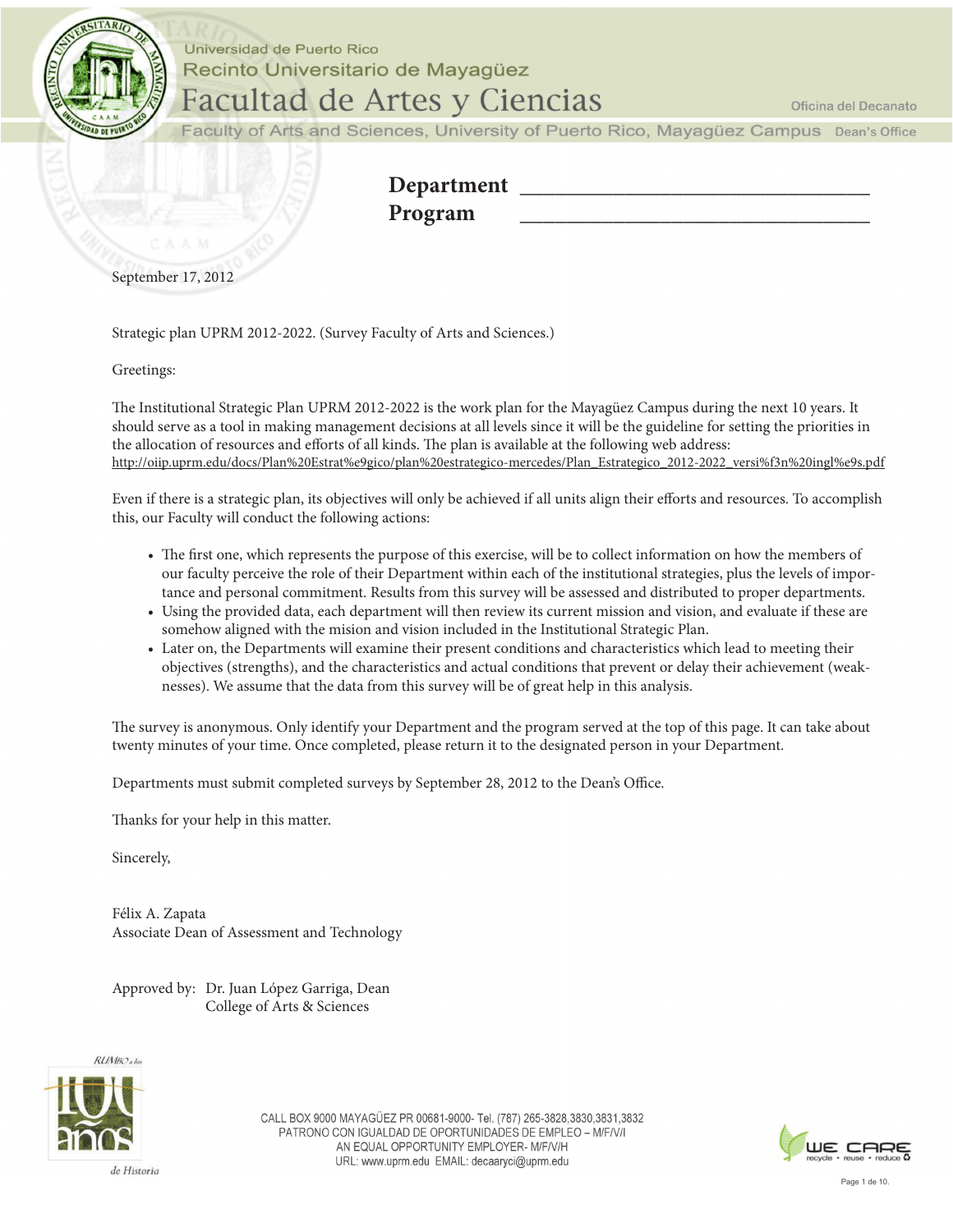#### **Instructions**

This survey is anonymous. Only indicate your Department and Program at the top of the front page.

The following pages are dedicated to the seven objectives and corresponding strategies in the Institutional Strategic Plan. The survey will ask your opinion about the capacity and commitment of your Department to serve the strategies included in the Institutional Plan. You should answer Yes or No. Once you have answered the main question, you will also be asked to justify your answer:

- If you answered Yes, please respond to these other secondary questions:
	- $\circ$  How relevant you consider this strategy? Answer this question using one of the following options: "highly relevant", "mildly relevant" or "lowly relevant".
	- o Do you feel committed to this strategy? Answer Yes or No.
- If you answered No to the main question, you will be asked to justify your answer choosing one of the following options:
	- $\circ$  Not pertinent to the Department's affairs.
	- $\circ$  Personnel deficiency in the Department.
	- $\circ$  Budget deficiency in the Department.
	- $\circ$  Other.

An extra page is provided at the end for comments and recommendations.

Please, submit completed survey to the Dean's Office by Sept. 28, 2012.

Questions regarding this survey, please e-mail them to the following address: felix.zapata@ upr.edu.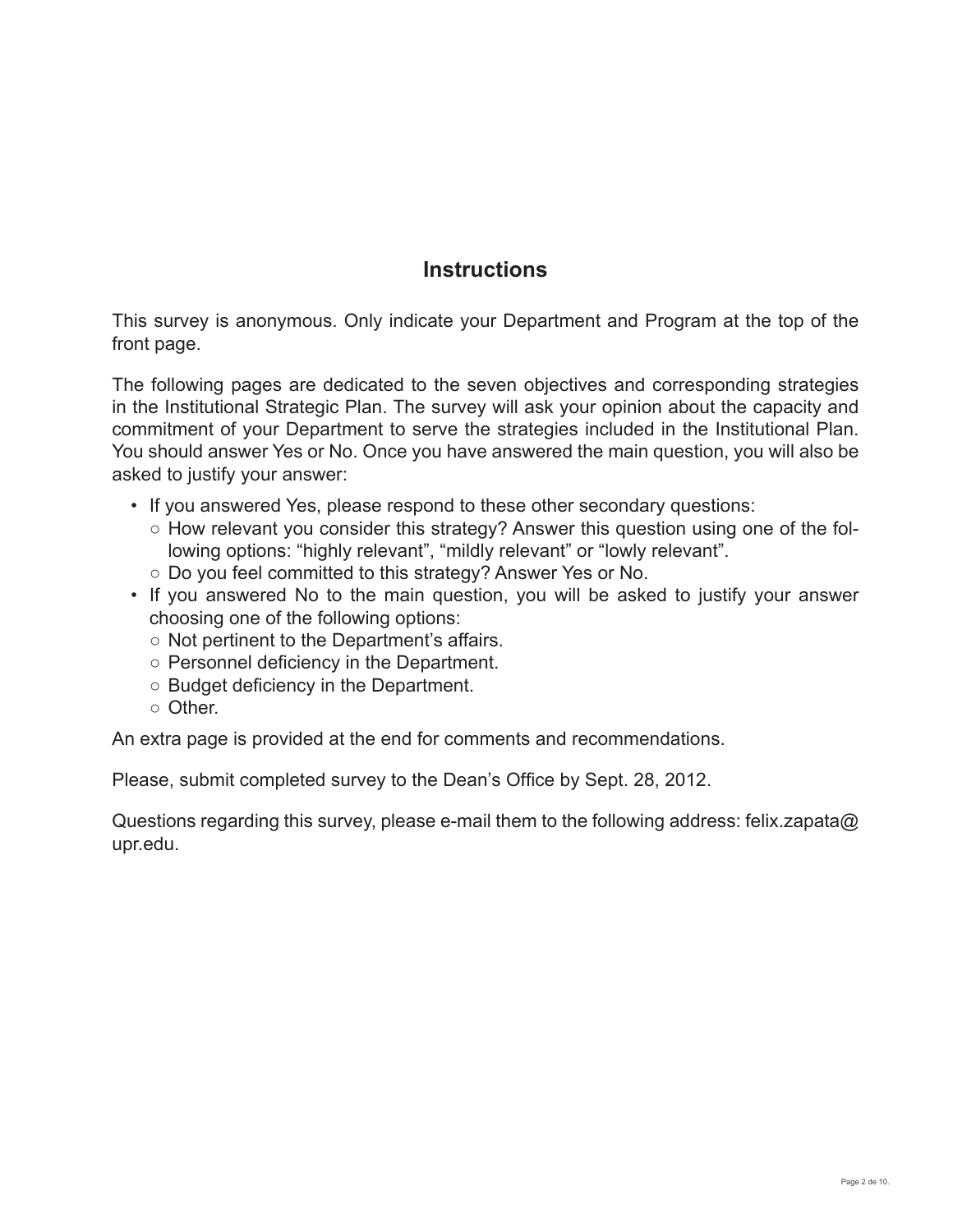### Objective 1: To institutionalize a culture of strategic planning and assessment.

## Can your Department be of support to these institutional strategies? (Yes or No)

| • To maintain and to publish                                                     | 'es<br>If you answered Yes,                                           | →             | How relevant do you consider this strategy?                                                                                                                                                                        | Lowly relevant<br>O<br>Mildly relevant<br>$\circ$<br>Highly relevant<br>O             |
|----------------------------------------------------------------------------------|-----------------------------------------------------------------------|---------------|--------------------------------------------------------------------------------------------------------------------------------------------------------------------------------------------------------------------|---------------------------------------------------------------------------------------|
|                                                                                  | please answer the<br>following questions:                             |               | Do you feel committed to this institutional strategy?                                                                                                                                                              | $O$ Yes<br>$\circ$ No                                                                 |
| updated institutional met-<br>rics.                                              | No<br>If you answered No,<br>please answer the<br>following question: | ▄             | Justify your answer. (Check all that apply.):<br>$\Box$ Not pertinent to the Department's affairs.<br>$\Box$ Personnel deficiency in the Department.<br>Budget deficiency in the Department.<br>$\Box$<br>Other:   |                                                                                       |
| . To develop an opportune                                                        | 'es<br>If you answered Yes,                                           | $\rightarrow$ | How relevant do you consider this strategy?                                                                                                                                                                        | Lowly relevant<br>Mildly relevant<br>O<br>Highly relevant<br>$\bigcirc$               |
| updating system of the                                                           | please answer the<br>following questions:                             |               | Do you feel committed to this institutional strategy?                                                                                                                                                              | $O$ Yes<br>$\circ$<br>No                                                              |
| Strategic Plan based on<br>the assessment of the in-<br>stitutional environment. | JО<br>If you answered No,<br>please answer the<br>following question: | -             | Justify your answer. (Check all that apply.):<br>$\Box$ Not pertinent to the Department's affairs.<br>$\Box$ Personnel deficiency in the Department.<br>Budget deficiency in the Department.<br>$\Box$ Other:      |                                                                                       |
|                                                                                  | es<br>If you answered Yes.                                            | →             |                                                                                                                                                                                                                    | Lowly relevant<br>$\circ$                                                             |
|                                                                                  |                                                                       |               | How relevant do you consider this strategy?                                                                                                                                                                        | Mildly relevant<br>O<br>Highly relevant<br>O                                          |
| • To develop a system that al-<br>lows for the assignment of                     | please answer the<br>following questions:                             |               | Do you feel committed to this institutional strategy?                                                                                                                                                              | $O$ Yes<br><b>No</b><br>$\circ$                                                       |
| resources based on those<br>priorities established in<br>the Strategic Plan.     | NΩ<br>If you answered No,<br>please answer the<br>following question: | -             | Justify your answer. (Check all that apply.):<br>$\Box$ Not pertinent to the Department's affairs.<br>$\Box$ Personnel deficiency in the Department.<br>Budget deficiency in the Department.<br>П<br>$\Box$ Other: |                                                                                       |
| • To develop an assessment                                                       | Yes<br>If you answered Yes,                                           | $\rightarrow$ | How relevant do you consider this strategy?                                                                                                                                                                        | Lowly relevant<br>$\bigcirc$<br>Mildly relevant<br>O<br>Highly relevant<br>$\bigcirc$ |
| plan that examines the per-<br>formance-level of internal                        | please answer the<br>following questions:                             |               | Do you feel committed to this institutional strategy?                                                                                                                                                              | $O$ Yes<br>$\circ$ No                                                                 |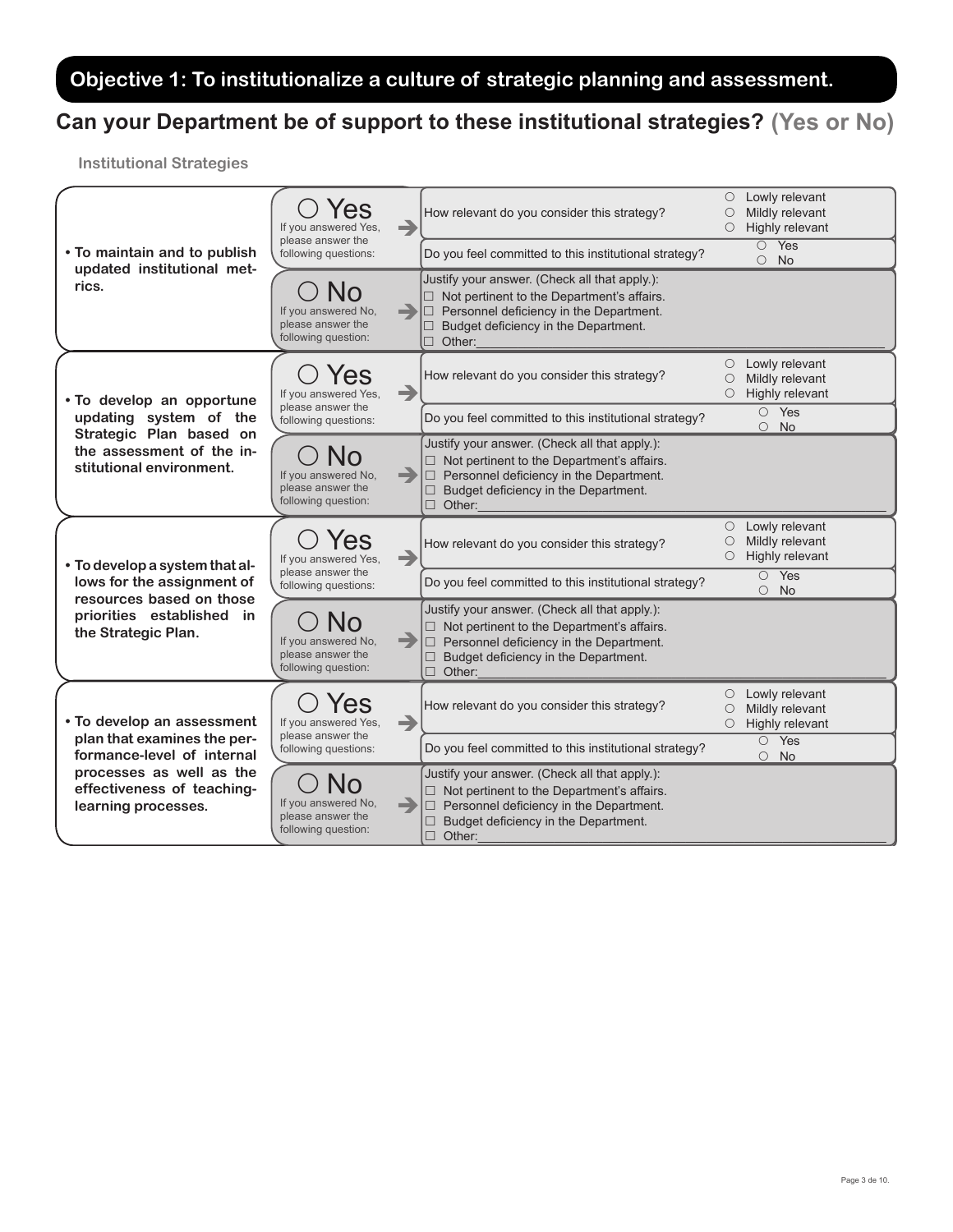#### Objective 2: To lead higher education throughout Puerto Rico while guaranteeing the best education for our students.

# Can your Department be of support to these institutional strategies? (Yes or No)

| • To maintain, to update, and<br>to strengthen our academ-<br>ic programs by streamlin-    | 'es<br>If you answered Yes,<br>please answer the<br>following questions:    | →             | How relevant do you consider this strategy?                                                                                                                                                                          | O<br>O<br>O             | Lowly relevant<br>Mildly relevant<br>Highly relevant |
|--------------------------------------------------------------------------------------------|-----------------------------------------------------------------------------|---------------|----------------------------------------------------------------------------------------------------------------------------------------------------------------------------------------------------------------------|-------------------------|------------------------------------------------------|
|                                                                                            |                                                                             |               | Do you feel committed to this institutional strategy?                                                                                                                                                                |                         | $\overline{O}$ Yes<br>$\circ$<br>No                  |
| ing processes to effect<br>curricular changes and to<br>create new courses and<br>programs | No<br>If you answered No.<br>please answer the<br>following question:       |               | Justify your answer. (Check all that apply.):<br>$\Box$ Not pertinent to the Department's affairs.<br>$\Box$ Personnel deficiency in the Department.<br>$\Box$ Budget deficiency in the Department.<br>$\Box$ Other: |                         |                                                      |
| • To support and to acknowl-                                                               | es<br>If you answered Yes,                                                  | →             | How relevant do you consider this strategy?                                                                                                                                                                          | O<br>$\circ$<br>$\circ$ | Lowly relevant<br>Mildly relevant<br>Highly relevant |
| edge those professors who<br>are committed to teaching,                                    | please answer the<br>following questions:                                   |               | Do you feel committed to this institutional strategy?                                                                                                                                                                |                         | $O$ Yes<br>$\circ$ No                                |
| to the development of new<br>professionals, and to ex-<br>cellence.                        | If you answered No,<br>please answer the<br>following question:             | $\rightarrow$ | Justify your answer. (Check all that apply.):<br>$\Box$ Not pertinent to the Department's affairs.<br>$\Box$ Personnel deficiency in the Department.<br>Budget deficiency in the Department.<br>$\Box$ Other:        |                         |                                                      |
|                                                                                            | 'es<br>If you answered Yes,                                                 | →             |                                                                                                                                                                                                                      |                         |                                                      |
|                                                                                            |                                                                             |               | How relevant do you consider this strategy?                                                                                                                                                                          | $\circ$<br>O<br>O       | Lowly relevant<br>Mildly relevant<br>Highly relevant |
| . To provide an adequate<br>and pleasing atmosphere                                        | please answer the<br>following questions:                                   |               | Do you feel committed to this institutional strategy?                                                                                                                                                                |                         | $\circ$ Yes<br>$\circ$ No                            |
| to support teaching learn-<br>ing processes.                                               | $\Omega$<br>If you answered No,<br>please answer the<br>following question: | $\rightarrow$ | Justify your answer. (Check all that apply.):<br>$\Box$ Not pertinent to the Department's affairs.<br>$\Box$ Personnel deficiency in the Department.<br>$\Box$ Budget deficiency in the Department.<br>$\Box$ Other: |                         |                                                      |
|                                                                                            | 'es<br>If you answered Yes,                                                 | →             | How relevant do you consider this strategy?                                                                                                                                                                          | O<br>O<br>O             | Lowly relevant<br>Mildly relevant<br>Highly relevant |
| • To maintain adequate aca-                                                                | please answer the<br>following questions:                                   |               | Do you feel committed to this institutional strategy?                                                                                                                                                                |                         | $O$ Yes<br>No<br>$\circ$                             |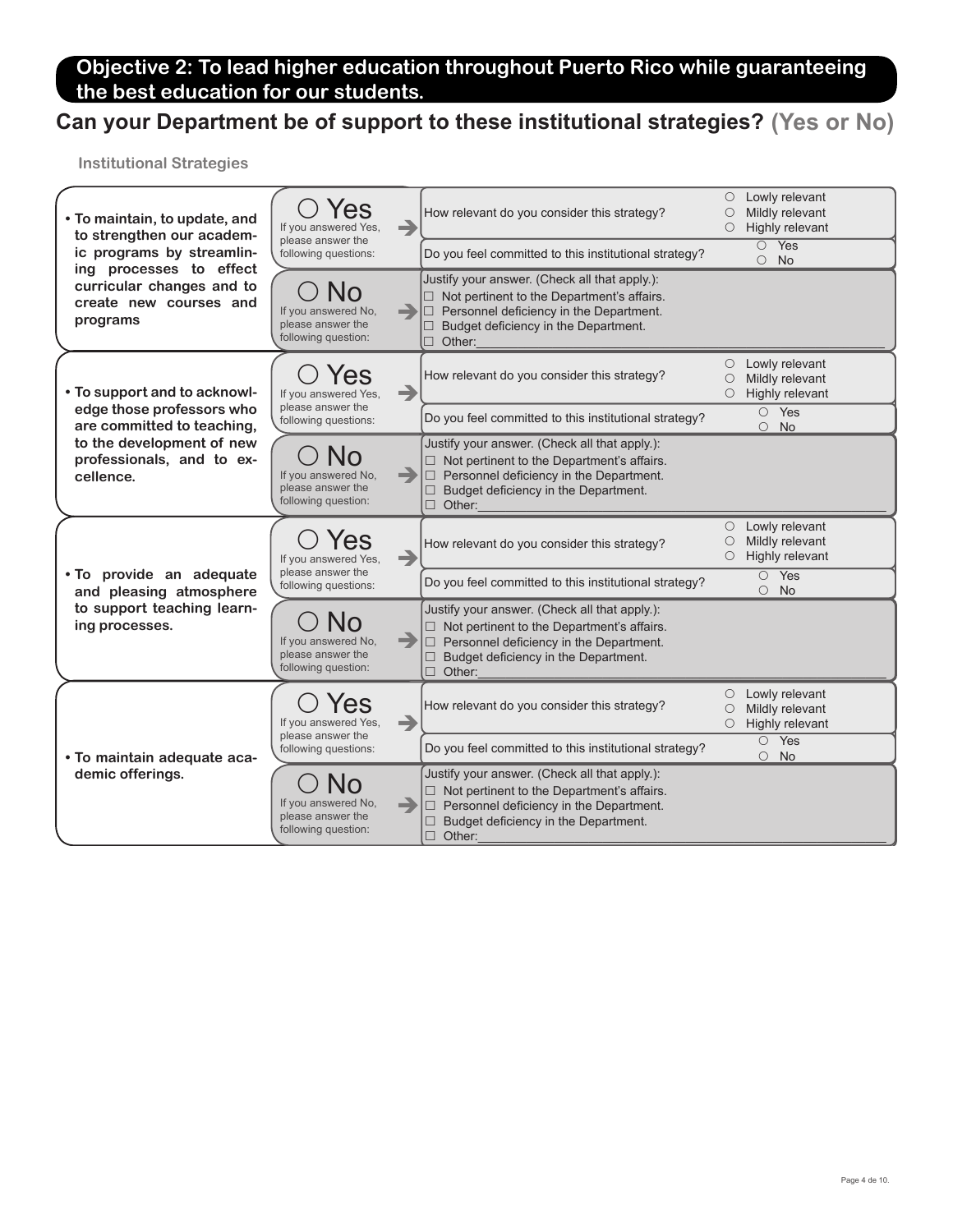# Objective 3: To increase and diversify the Institution's sources of revenue.

## Can your Department be of support to these institutional strategies? (Yes or No)

| • Secure a budgetary allow-<br>ance from the Board of<br>Trustees that will take into                                    | Yes<br>If you answered Yes,<br>please answer the<br>following questions:          | $\rightarrow$ | How relevant do you consider this strategy?                                                                                                                                                             | O | Lowly relevant<br>Mildly relevant<br>Highly relevant |
|--------------------------------------------------------------------------------------------------------------------------|-----------------------------------------------------------------------------------|---------------|---------------------------------------------------------------------------------------------------------------------------------------------------------------------------------------------------------|---|------------------------------------------------------|
|                                                                                                                          |                                                                                   |               | Do you feel committed to this institutional strategy?                                                                                                                                                   |   | $\overline{O}$ Yes<br>$\circ$ No                     |
| consideration the strategic<br>plans of each campus as<br>well as student enrollment<br>changes.                         | NO<br>If you answered No.<br>please answer the<br>following question:             | -             | Justify your answer. (Check all that apply.):<br>Not pertinent to the Department's affairs.<br>Personnel deficiency in the Department.<br>Budget deficiency in the Department.<br>Other:<br>П           |   |                                                      |
| . Increase income gener-<br>ated by UPRM, withholding<br>it completely for its par-                                      | Yes<br>If you answered Yes,                                                       | →             | How relevant do you consider this strategy?                                                                                                                                                             | О | Lowly relevant<br>Mildly relevant<br>Highly relevant |
| ticular needs (research,                                                                                                 | please answer the<br>following questions:                                         |               | Do you feel committed to this institutional strategy?                                                                                                                                                   |   | $\circ$ Yes<br><b>No</b><br>$\circ$                  |
| creative work, university<br>enterprises, federal gov-<br>ernment, state govern-<br>ment, intramural perfor-<br>mances). | NO<br>If you answered No.<br>please answer the<br>following question:             | æ,            | Justify your answer. (Check all that apply.):<br>Not pertinent to the Department's affairs.<br>$\Box$<br>Personnel deficiency in the Department.<br>Budget deficiency in the Department.<br>Other:<br>П |   |                                                      |
|                                                                                                                          | res<br>If you answered Yes,                                                       | -             | How relevant do you consider this strategy?                                                                                                                                                             | О | Lowly relevant<br>Mildly relevant<br>Highly relevant |
| • Publish external funding<br>opportunities for scholar-<br>ships and student assis-<br>tantships.                       | please answer the<br>following questions:                                         |               | Do you feel committed to this institutional strategy?                                                                                                                                                   |   | $O$ Yes<br>$\bigcirc$<br><b>No</b>                   |
|                                                                                                                          | $\overline{O}$<br>If you answered No.<br>please answer the<br>following question: | -             | Justify your answer. (Check all that apply.):<br>Not pertinent to the Department's affairs.<br>Personnel deficiency in the Department.<br>Budget deficiency in the Department.<br>$\Box$<br>Other:      |   |                                                      |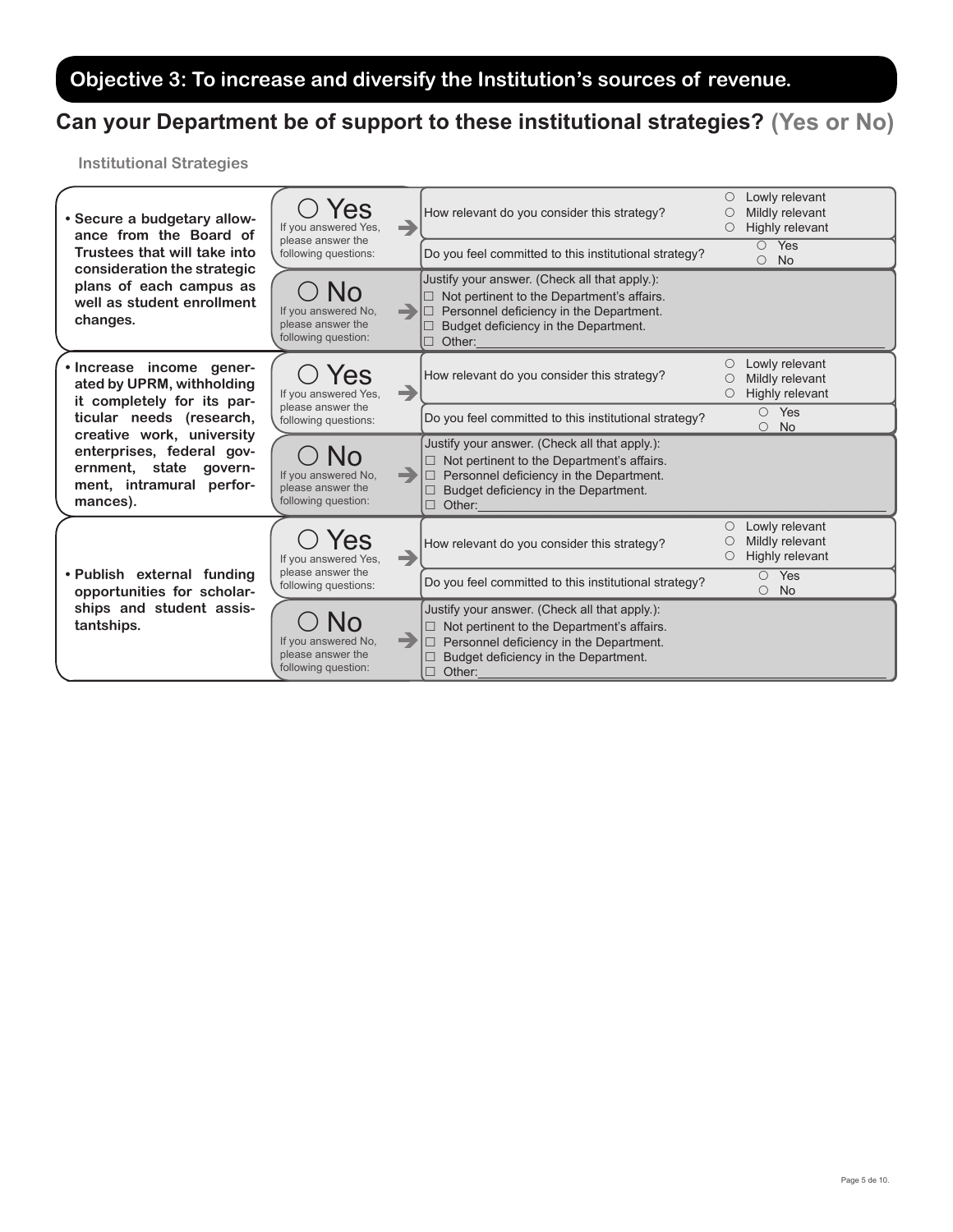### Objective 4: To adopt efficient and expedient administrative procedures.

## Can your Department be of support to these institutional strategies? (Yes or No)

| • Devote human and fiscal<br>resources to automation                                                     | 'es<br>If you answered Yes,<br>please answer the<br>following questions:     | →  | How relevant do you consider this strategy?                                                                                                                                                                        | $\circ$<br>O<br>О | Lowly relevant<br>Mildly relevant<br>Highly relevant         |
|----------------------------------------------------------------------------------------------------------|------------------------------------------------------------------------------|----|--------------------------------------------------------------------------------------------------------------------------------------------------------------------------------------------------------------------|-------------------|--------------------------------------------------------------|
|                                                                                                          |                                                                              |    | Do you feel committed to this institutional strategy?                                                                                                                                                              |                   | $\overline{O}$ Yes<br>$\circ$ No                             |
| and streamlining of critical<br>internal processes.                                                      | No<br>If you answered No.<br>please answer the<br>following question:        | a) | Justify your answer. (Check all that apply.):<br>$\Box$ Not pertinent to the Department's affairs.<br>$\Box$ Personnel deficiency in the Department.<br>Budget deficiency in the Department.<br>Other:<br>$\Box$   |                   |                                                              |
| • Reassert and strengthen<br>management roles in deci-                                                   | <b>es</b><br>If you answered Yes,                                            | →  | How relevant do you consider this strategy?                                                                                                                                                                        | $\circ$<br>О<br>O | Lowly relevant<br>Mildly relevant<br>Highly relevant         |
| sion-making areas within<br>our campus, as deter-                                                        | please answer the<br>following questions:                                    |    | Do you feel committed to this institutional strategy?                                                                                                                                                              |                   | $O$ Yes<br>$\circ$<br>No                                     |
| mined by University Regu-<br>lations, thus decentralizing<br>decision-making on solely<br>local matters. | No<br>If you answered No,<br>please answer the<br>following question:        | -  | Justify your answer. (Check all that apply.):<br>$\Box$ Not pertinent to the Department's affairs.<br>$\Box$ Personnel deficiency in the Department.<br>Budget deficiency in the Department.<br>$\Box$ Other:      |                   |                                                              |
|                                                                                                          | 'es<br>If you answered Yes,                                                  | →  |                                                                                                                                                                                                                    |                   |                                                              |
|                                                                                                          |                                                                              |    | How relevant do you consider this strategy?                                                                                                                                                                        | 0<br>О<br>$\circ$ | Lowly relevant<br>Mildly relevant<br>Highly relevant         |
| <b>.</b> Guarantee that personnel<br>are adequately trained to                                           | please answer the<br>following questions:                                    |    | Do you feel committed to this institutional strategy?                                                                                                                                                              |                   | $\overline{O}$ Yes<br><b>No</b><br>$\circ$                   |
| perform assigned duties<br>and responsibilities with<br>accountability.                                  | <b>No</b><br>If you answered No,<br>please answer the<br>following question: | -  | Justify your answer. (Check all that apply.):<br>$\Box$ Not pertinent to the Department's affairs.<br>$\Box$ Personnel deficiency in the Department.<br>Budget deficiency in the Department.<br>□<br>$\Box$ Other: |                   |                                                              |
| • Promote and encourage<br>an attitude of service and                                                    | Yes<br>If you answered Yes,                                                  | →  | How relevant do you consider this strategy?                                                                                                                                                                        | О<br>O            | $\circ$ Lowly relevant<br>Mildly relevant<br>Highly relevant |
| a sense of responsibility<br>in all units by highlighting                                                | please answer the<br>following questions:                                    |    | Do you feel committed to this institutional strategy?                                                                                                                                                              |                   | $O$ Yes<br><b>No</b><br>$\circ$                              |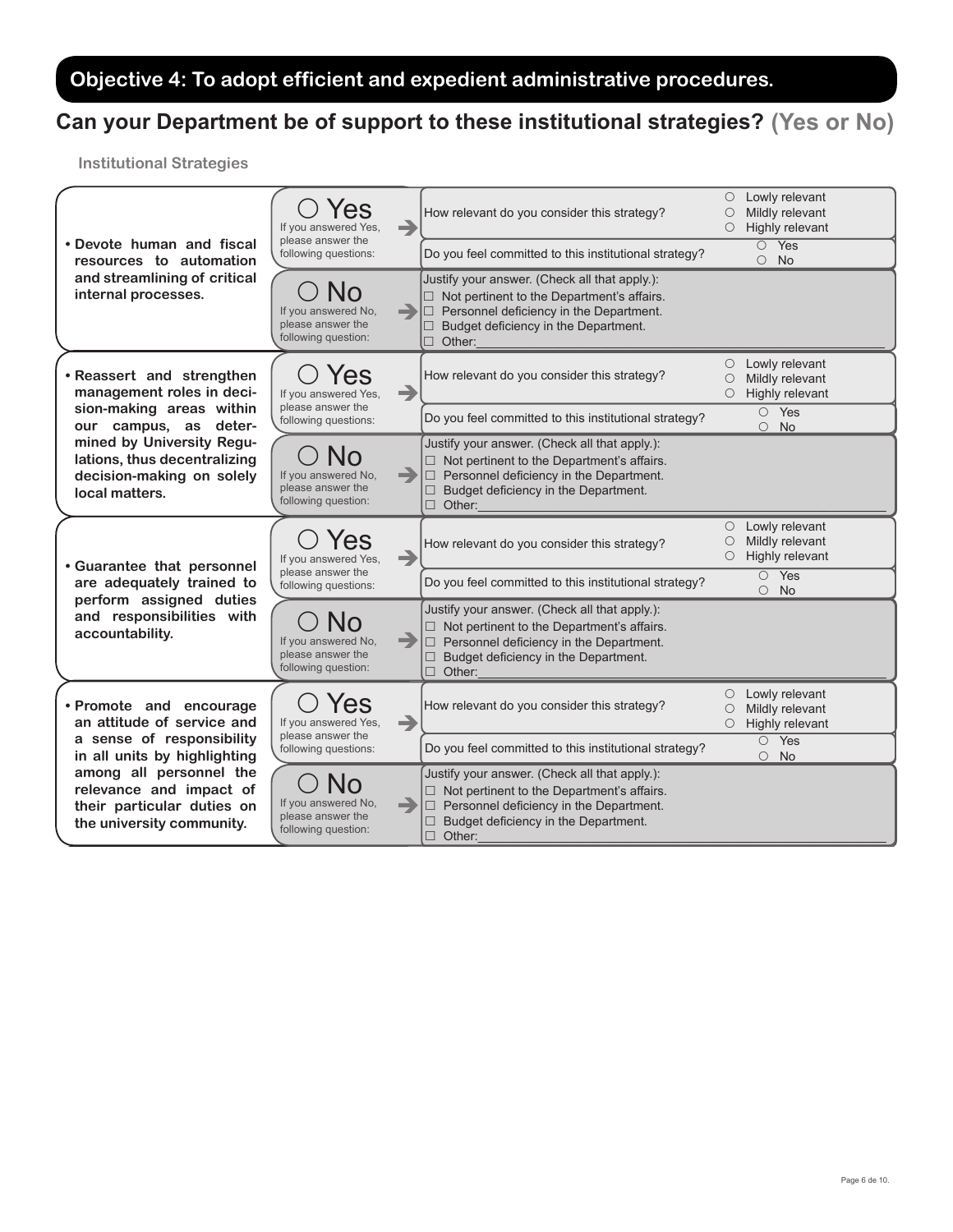### Objective 5: To strengthen research and competitive creative endeavors.

## Can your Department be of support to these institutional strategies? (Yes or No)

| • To provide support and es-<br>sential resources neces-                     | 'es<br>→<br>If you answered Yes,                                                       | How relevant do you consider this strategy?                                                                                                                                                                             | Lowly relevant<br>0<br>Mildly relevant<br>O<br>Highly relevant<br>О        |
|------------------------------------------------------------------------------|----------------------------------------------------------------------------------------|-------------------------------------------------------------------------------------------------------------------------------------------------------------------------------------------------------------------------|----------------------------------------------------------------------------|
|                                                                              | please answer the<br>following questions:                                              | Do you feel committed to this institutional strategy?                                                                                                                                                                   | $\overline{O}$ Yes<br>$\circ$ No                                           |
| sary for efficient research<br>and creative endeavors.                       | N <sub>0</sub><br>If you answered No,<br>-<br>please answer the<br>following question: | Justify your answer. (Check all that apply.):<br>$\Box$ Not pertinent to the Department's affairs.<br>$\Box$ Personnel deficiency in the Department.<br>$\Box$ Budget deficiency in the Department.<br>$\Box$ Other:    |                                                                            |
| . To support external fund-<br>ing opportunities for re-                     | Yes<br>→<br>If you answered Yes,<br>please answer the                                  | How relevant do you consider this strategy?                                                                                                                                                                             | Lowly relevant<br>$\circ$<br>Mildly relevant<br>О<br>Highly relevant<br>0  |
| search and creative en-<br>deavors at our campus,                            | following questions:                                                                   | Do you feel committed to this institutional strategy?                                                                                                                                                                   | $O$ Yes<br>$\circ$ No                                                      |
| while supporting efforts<br>for securing external in-<br>vestigation income. | <b>No</b><br>-<br>If you answered No,<br>please answer the<br>following question:      | Justify your answer. (Check all that apply.):<br>$\Box$ Not pertinent to the Department's affairs.<br>$\Box$ Personnel deficiency in the Department.<br>$\Box$ Budget deficiency in the Department.<br>$\Box$ Other:    |                                                                            |
|                                                                              | 'es<br>→<br>If you answered Yes,                                                       | How relevant do you consider this strategy?                                                                                                                                                                             | Lowly relevant<br>О<br>Mildly relevant<br>О<br>Highly relevant<br>0        |
| . To develop assessment<br>mechanisms to assure ef-                          | please answer the<br>following questions:                                              | Do you feel committed to this institutional strategy?                                                                                                                                                                   | $\circ$ Yes<br>$\circ$ No                                                  |
| ficiency in research and<br>creative endeavors.                              | <b>N</b> O<br>-<br>If you answered No,<br>please answer the<br>following question:     | Justify your answer. (Check all that apply.):<br>$\Box$ Not pertinent to the Department's affairs.<br>$\Box$ Personnel deficiency in the Department.<br>Budget deficiency in the Department.<br>$\Box$<br>$\Box$ Other: |                                                                            |
| • To promote and to give rel-<br>evancy to Graduate Stud-<br>ies.            | Yes<br>→<br>If you answered Yes,                                                       | How relevant do you consider this strategy?                                                                                                                                                                             | Lowly relevant<br>O<br>Mildly relevant<br>О<br>Highly relevant<br>О        |
|                                                                              | please answer the<br>following questions:                                              | Do you feel committed to this institutional strategy?                                                                                                                                                                   | $O$ Yes<br>$\circ$ No                                                      |
|                                                                              | If you answered No,<br>$\rightarrow$<br>please answer the<br>following question:       | Justify your answer. (Check all that apply.):<br>$\Box$ Not pertinent to the Department's affairs.<br>$\Box$ Personnel deficiency in the Department.<br>□ Budget deficiency in the Department.<br>$\Box$ Other:         |                                                                            |
| • To strive to identify, among                                               | Yes<br>If you answered Yes,<br>$\rightarrow$                                           | How relevant do you consider this strategy?                                                                                                                                                                             | $\circ$ Lowly relevant<br>$\bigcirc$<br>Mildly relevant<br>Highly relevant |
| graduate<br>existing<br>pro-                                                 | please answer the<br>following questions:                                              | Do you feel committed to this institutional strategy?                                                                                                                                                                   | $\overline{\circ}$ Yes<br>$\circ$ No                                       |
| grams, highly universally<br>ranked niches of special-<br>ized research.     | <b>No</b><br>-<br>If you answered No,<br>please answer the<br>following question:      | Justify your answer. (Check all that apply.):<br>$\Box$ Not pertinent to the Department's affairs.<br>$\Box$ Personnel deficiency in the Department.<br>$\Box$ Budget deficiency in the Department.<br>$\Box$ Other:    |                                                                            |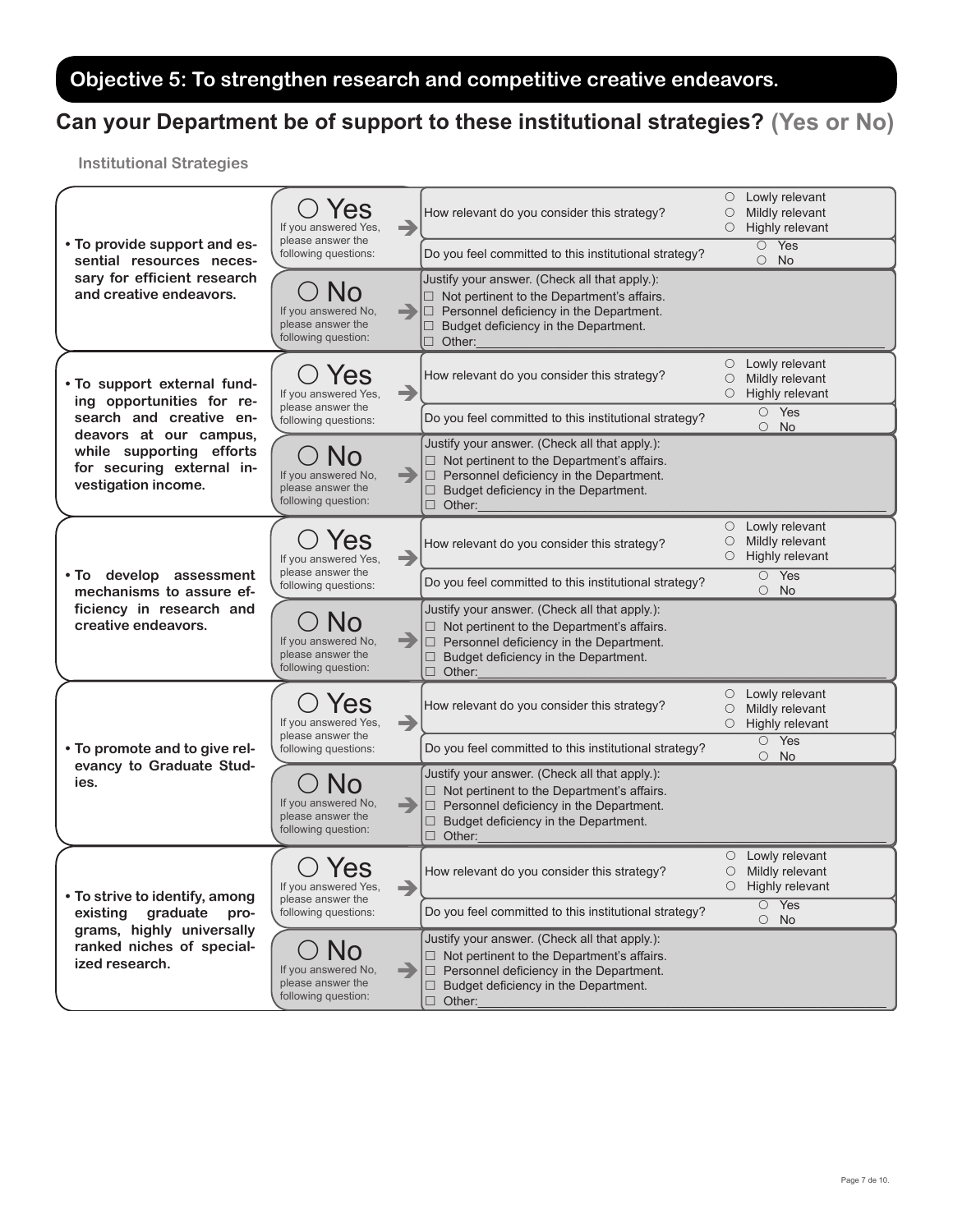# Can your Department be of support to these institutional strategies? (Yes or No)

| • To promote the use of ex-<br>pertise within our universi-<br>ty community to meet both | /es<br>→<br>If you answered Yes,                                                  | How relevant do you consider this strategy?                                                                                                                                                                          | $\circ$<br>Ő<br>$\circ$ | Lowly relevant<br>Mildly relevant<br>Highly relevant         |
|------------------------------------------------------------------------------------------|-----------------------------------------------------------------------------------|----------------------------------------------------------------------------------------------------------------------------------------------------------------------------------------------------------------------|-------------------------|--------------------------------------------------------------|
|                                                                                          | please answer the<br>following questions:                                         | Do you feel committed to this institutional strategy?                                                                                                                                                                |                         | $\overline{O}$ Yes<br>$\circ$ No                             |
| our campus' and our coun-<br>try's needs.                                                | N <sub>0</sub><br>If you answered No.<br>please answer the<br>following question: | Justify your answer. (Check all that apply.):<br>$\Box$ Not pertinent to the Department's affairs.<br>$\Box$ Personnel deficiency in the Department.<br>Budget deficiency in the Department.<br>$\Box$ Other:        |                         |                                                              |
| . To promote, to develop                                                                 | 'es<br>→<br>If you answered Yes,                                                  | How relevant do you consider this strategy?                                                                                                                                                                          | $\circ$<br>О<br>O       | Lowly relevant<br>Mildly relevant<br>Highly relevant         |
| and to facilitate research,                                                              | please answer the<br>following questions:                                         | Do you feel committed to this institutional strategy?                                                                                                                                                                |                         | $O$ Yes<br>$\circ$ No                                        |
| focused in the application<br>and marketing of results to<br>meet the country's needs.   | <b>No</b><br>If you answered No,<br>-<br>please answer the<br>following question: | Justify your answer. (Check all that apply.):<br>$\Box$ Not pertinent to the Department's affairs.<br>$\Box$ Personnel deficiency in the Department.<br>$\Box$ Budget deficiency in the Department.<br>$\Box$ Other: |                         |                                                              |
| . To promote student par-                                                                | res<br>→<br>If you answered Yes,                                                  | How relevant do you consider this strategy?                                                                                                                                                                          | О<br>O<br>O             | Lowly relevant<br>Mildly relevant<br>Highly relevant         |
| ticipation in community<br>projects, providing oppor-                                    | please answer the<br>following questions:                                         | Do you feel committed to this institutional strategy?                                                                                                                                                                |                         | $O$ Yes<br>$\circ$ No                                        |
| tunities for these activities<br>within university curricula.                            | <b>NO</b><br>-<br>If you answered No,<br>please answer the<br>following question: | Justify your answer. (Check all that apply.):<br>$\Box$ Not pertinent to the Department's affairs.<br>$\Box$ Personnel deficiency in the Department.<br>Budget deficiency in the Department.<br>$\Box$ Other:        |                         |                                                              |
|                                                                                          | Yes<br>→<br>If you answered Yes,                                                  | How relevant do you consider this strategy?                                                                                                                                                                          | $\circ$<br>$\circ$<br>O | Lowly relevant<br>Mildly relevant<br>Highly relevant         |
| • To strengthen fundamental<br>values such as ethics, jus-                               | please answer the<br>following questions:                                         | Do you feel committed to this institutional strategy?                                                                                                                                                                |                         | $O$ Yes<br>$\circ$ No                                        |
| tice, and honesty among<br>our students.                                                 | If you answered No,<br>$\rightarrow$<br>please answer the<br>following question:  | Justify your answer. (Check all that apply.):<br>$\Box$ Not pertinent to the Department's affairs.<br>$\Box$ Personnel deficiency in the Department.<br>$\Box$ Budget deficiency in the Department.<br>$\Box$ Other: |                         |                                                              |
| • To promote entrepreneur-                                                               | Yes<br>If you answered Yes,<br>$\rightarrow$<br>please answer the                 | How relevant do you consider this strategy?                                                                                                                                                                          | $\circ$                 | $\circ$ Lowly relevant<br>Mildly relevant<br>Highly relevant |
| and leadership ap-<br>ial<br>proaches among our stu-                                     | following questions:                                                              | Do you feel committed to this institutional strategy?                                                                                                                                                                |                         | $\overline{O}$ Yes<br>$\circ$ No                             |
| dents throughout all fields<br>of knowledge.                                             | <b>No</b><br>-<br>If you answered No,<br>please answer the<br>following question: | Justify your answer. (Check all that apply.):<br>$\Box$ Not pertinent to the Department's affairs.<br>$\Box$ Personnel deficiency in the Department.<br>$\Box$ Budget deficiency in the Department.<br>$\Box$ Other: |                         |                                                              |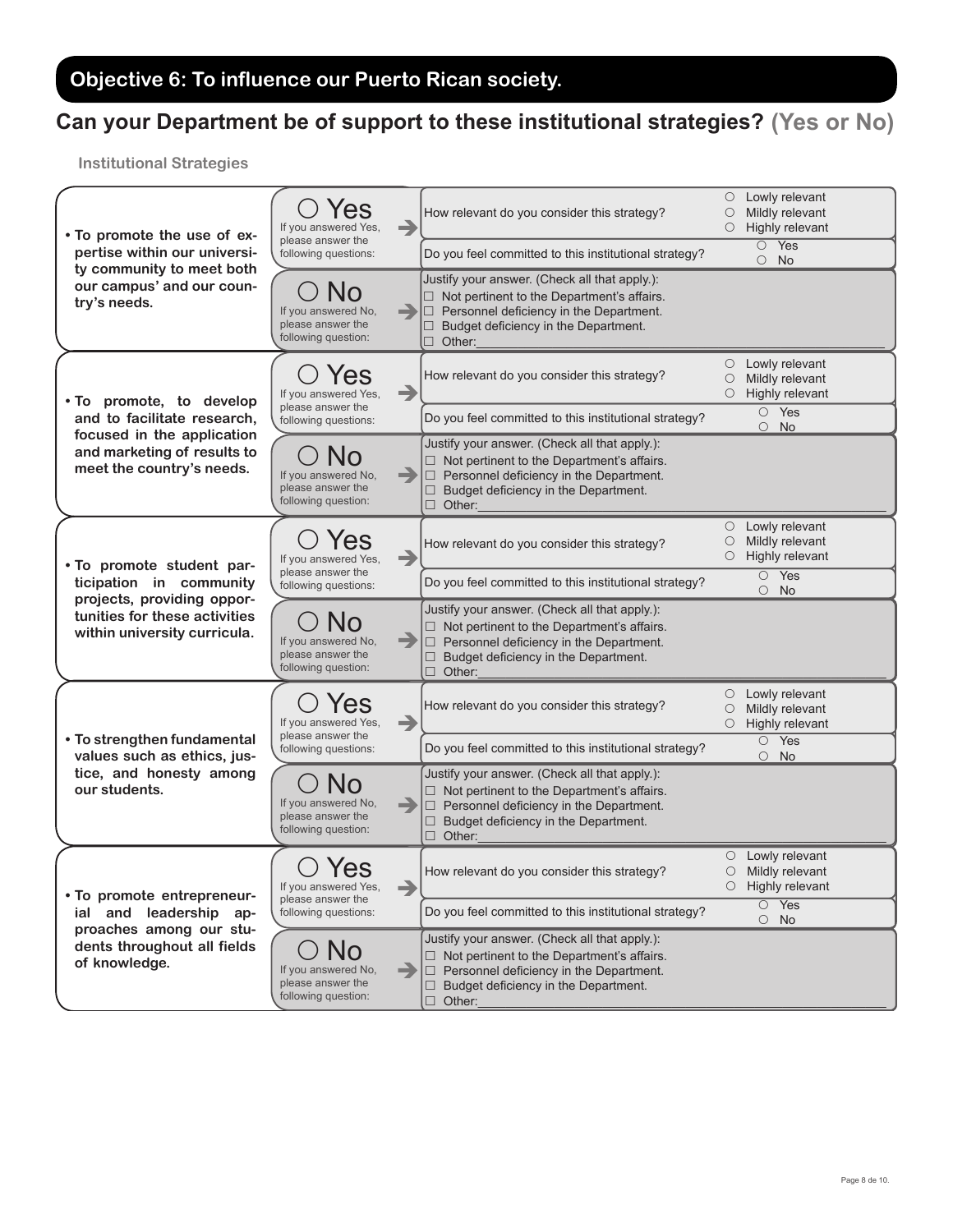# Objective 7: To strengthen school spirit, pride and identity.

## Can your Department be of support to these institutional strategies? (Yes or No)

| . To provide excellent sup-<br>infrastructure<br>port and<br>services to our students | Yes<br>If you answered Yes,<br>please answer the<br>following questions:     | $\rightarrow$ | How relevant do you consider this strategy?                                                                                                                                                                        | $\circ$<br>O<br>О | Lowly relevant<br>Mildly relevant<br>Highly relevant         |
|---------------------------------------------------------------------------------------|------------------------------------------------------------------------------|---------------|--------------------------------------------------------------------------------------------------------------------------------------------------------------------------------------------------------------------|-------------------|--------------------------------------------------------------|
|                                                                                       |                                                                              |               | Do you feel committed to this institutional strategy?                                                                                                                                                              |                   | $\circ$ Yes<br>$\circ$ No                                    |
| and to the entire college<br>community.                                               | NO<br>If you answered No,<br>please answer the<br>following question:        |               | Justify your answer. (Check all that apply.):<br>$\Box$ Not pertinent to the Department's affairs.<br>Personnel deficiency in the Department.<br>$\Box$ Budget deficiency in the Department.<br>$\Box$ Other:      |                   |                                                              |
|                                                                                       | 'es<br>If you answered Yes,                                                  | $\rightarrow$ | How relevant do you consider this strategy?                                                                                                                                                                        | О<br>O            | $\circ$ Lowly relevant<br>Mildly relevant<br>Highly relevant |
| effective<br>• To<br>enhance<br>communication and trust                               | please answer the<br>following questions:                                    |               | Do you feel committed to this institutional strategy?                                                                                                                                                              |                   | $O$ Yes<br>$\circ$ No                                        |
| among various sectors of<br>the college community.                                    | No<br>If you answered No,<br>please answer the<br>following question:        | $\Rightarrow$ | Justify your answer. (Check all that apply.):<br>$\Box$ Not pertinent to the Department's affairs.<br>$\Box$ Personnel deficiency in the Department.<br>Budget deficiency in the Department.<br>$\Box$ Other:      |                   |                                                              |
|                                                                                       | 'es<br>If you answered Yes,                                                  | →             | How relevant do you consider this strategy?                                                                                                                                                                        | O<br>О            | Lowly relevant<br>Mildly relevant<br>$\circ$ Highly relevant |
| • To encourage student par-                                                           | please answer the<br>following questions:                                    |               | Do you feel committed to this institutional strategy?                                                                                                                                                              |                   | $O$ Yes<br>$\circ$ No                                        |
| ticipation in college stu-<br>dent organizations.                                     | If you answered No,<br>please answer the<br>following question:              | =             | Justify your answer. (Check all that apply.):<br>$\Box$ Not pertinent to the Department's affairs.<br>$\Box$ Personnel deficiency in the Department.<br>Budget deficiency in the Department.<br>□<br>$\Box$ Other: |                   |                                                              |
|                                                                                       | Yes<br>If you answered Yes,<br>please answer the                             | $\rightarrow$ | How relevant do you consider this strategy?                                                                                                                                                                        | O<br>О<br>O       | Lowly relevant<br>Mildly relevant<br>Highly relevant         |
| • To provide adequate areas<br>for extracurricular and co-                            | following questions:                                                         |               | Do you feel committed to this institutional strategy?                                                                                                                                                              |                   | $O$ Yes<br>$\circ$<br>No                                     |
| curricular activities which<br>promote healthy lifestyles.                            | If you answered No,<br>please answer the<br>following question:              | -             | Justify your answer. (Check all that apply.):<br>$\Box$ Not pertinent to the Department's affairs.<br>$\Box$ Personnel deficiency in the Department.<br>□ Budget deficiency in the Department.<br>$\Box$<br>Other: |                   |                                                              |
| . To strengthen ties with                                                             | Yes<br>If you answered Yes,                                                  | $\rightarrow$ | How relevant do you consider this strategy?                                                                                                                                                                        | $\bigcirc$        | $\circ$ Lowly relevant<br>Mildly relevant<br>Highly relevant |
| alumni and surrounding<br>communities<br>sponsoring                                   | please answer the<br>following questions:                                    |               | Do you feel committed to this institutional strategy?                                                                                                                                                              |                   | $\overline{O}$ Yes<br>$\circ$ No                             |
| their participation as part-<br>ners in academic endeav-<br>ors.                      | <b>No</b><br>If you answered No,<br>please answer the<br>following question: | -             | Justify your answer. (Check all that apply.):<br>$\Box$ Not pertinent to the Department's affairs.<br>Personnel deficiency in the Department.<br>$\Box$<br>Budget deficiency in the Department.<br>$\Box$ Other:   |                   |                                                              |
|                                                                                       | Yes<br>If you answered Yes,                                                  | $\rightarrow$ | How relevant do you consider this strategy?                                                                                                                                                                        | $\circ$           | Lowly relevant<br>Mildly relevant<br>$\circ$ Highly relevant |
| • To make evident our school                                                          | please answer the<br>following questions:                                    |               | Do you feel committed to this institutional strategy?                                                                                                                                                              |                   | $O$ Yes<br>$\circ$ No                                        |
| pride throughout the coun-<br>try.                                                    | NO<br>If you answered No,<br>please answer the<br>following question:        | -             | Justify your answer. (Check all that apply.):<br>$\Box$ Not pertinent to the Department's affairs.<br>$\Box$ Personnel deficiency in the Department.<br>Budget deficiency in the Department.<br>$\Box$ Other:      |                   |                                                              |